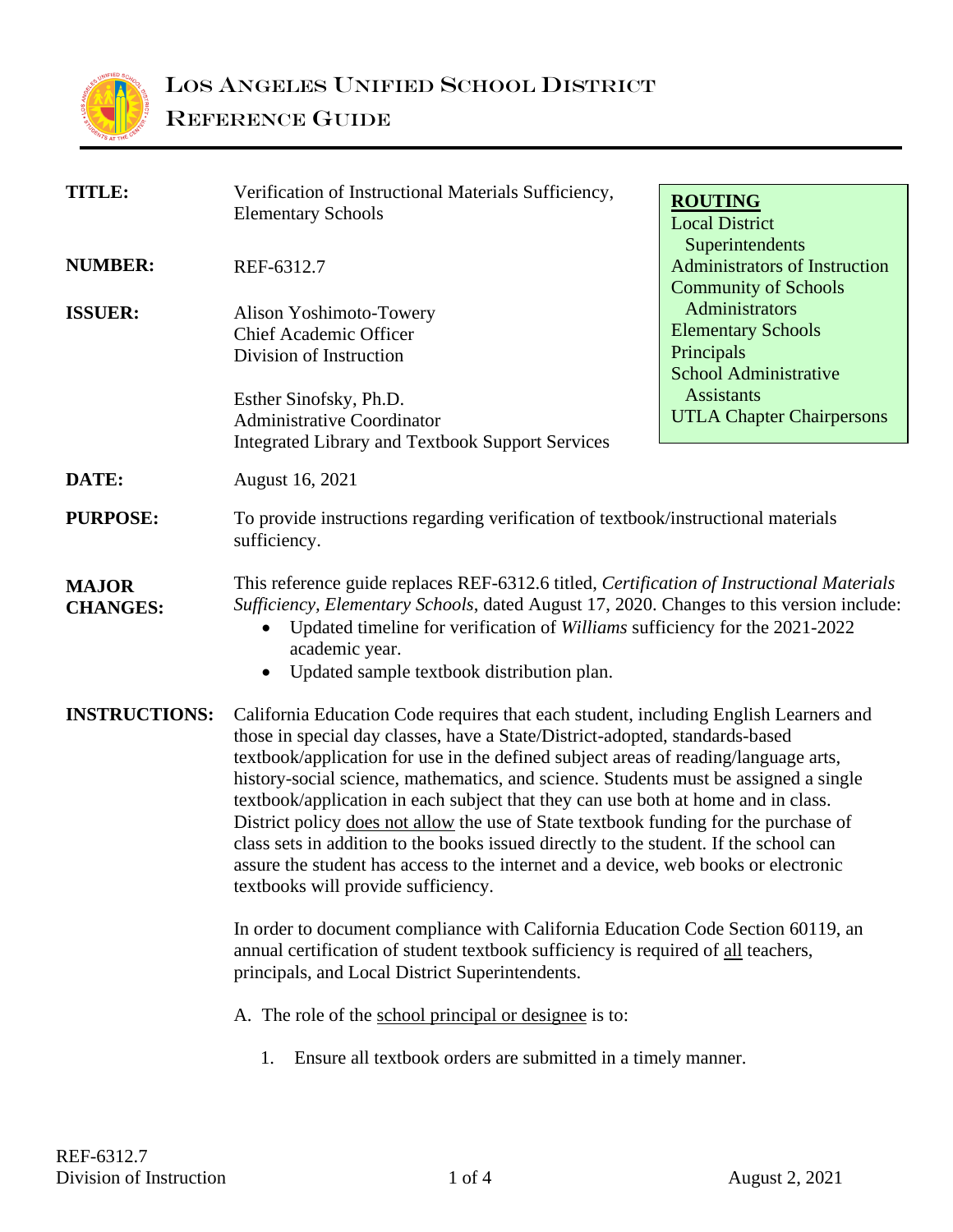

- 2. Ensure teachers have access to the *Teacher's Portal,*  [https://teacherportal.lausd.net](https://teacherportal.lausd.net/) and the step-by-step instructions to access the portal. See Attachment B.
- 3. Ensure substitute teachers certify using an online form that will be monitored and updated by Integrated Library & Textbook Support Services (ILTSS) [\(http://bit.ly/lausdsubs\)](http://bit.ly/lausdsubs). See Attachment D.
- 4. Compare final master program with current textbook/application inventory by course enrollment two weeks prior to the first day of instruction to ensure sufficient supplies of student textbooks/applications.
- 5. Direct teachers to the District Adopted/District Approved Instructional Materials Lists from the ILTSS website [\(https://achieve.lausd.net/iltss](https://achieve.lausd.net/iltss)  $Textbooks \rightarrow Williams\;Sufficiency)$  to assist teachers in identifying any missing or insufficient instructional materials. Additional components such as teacher's editions and ancillary materials are not mandated for sufficiency.
- 6. Assign instructional materials directly to individual students and teachers on or before the first day of instruction. See Attachment A for a sample textbook distribution plan.
	- a. Use a barcode scanner or manually enter the student ID number and then the textbook barcode number into the Check Out Text section of the Circulation tab in Destiny Resource Manager.
- 7. Ensure the teachers use the online *Verification of Textbook Sufficiency* which can be accessed through the Teacher's Portal, [https://teacherportal.lausd.net](https://teacherportal.lausd.net/) no later than **August 30, 2021**. These verifications are subject to audit so principals must export the data and maintain a file for at least two years.
- 8. Resolve verified insufficiencies *before* completing the *Principal Verification of Textbook Sufficiency* which can be accessed through the Principal's Portal, [https://principalportal.lausd.net/.](https://principalportal.lausd.net/) See Attachment C.
	- a. Investigate possible on-site resources to determine, for example, if books are in storage and not yet distributed.
	- b. Investigate the possibility of transferring unassigned books from another school. If textbooks are unable to be transferred, submit a remedy ticket to request the appropriate textbooks [\(https://lausd-myit.onbmc.com/\)](https://lausd-myit.onbmc.com/).
	- c. Any teacher who declared insufficiencies that have been resolved must login to the *Teacher's Portal* and **resubmit** indicating sufficiency.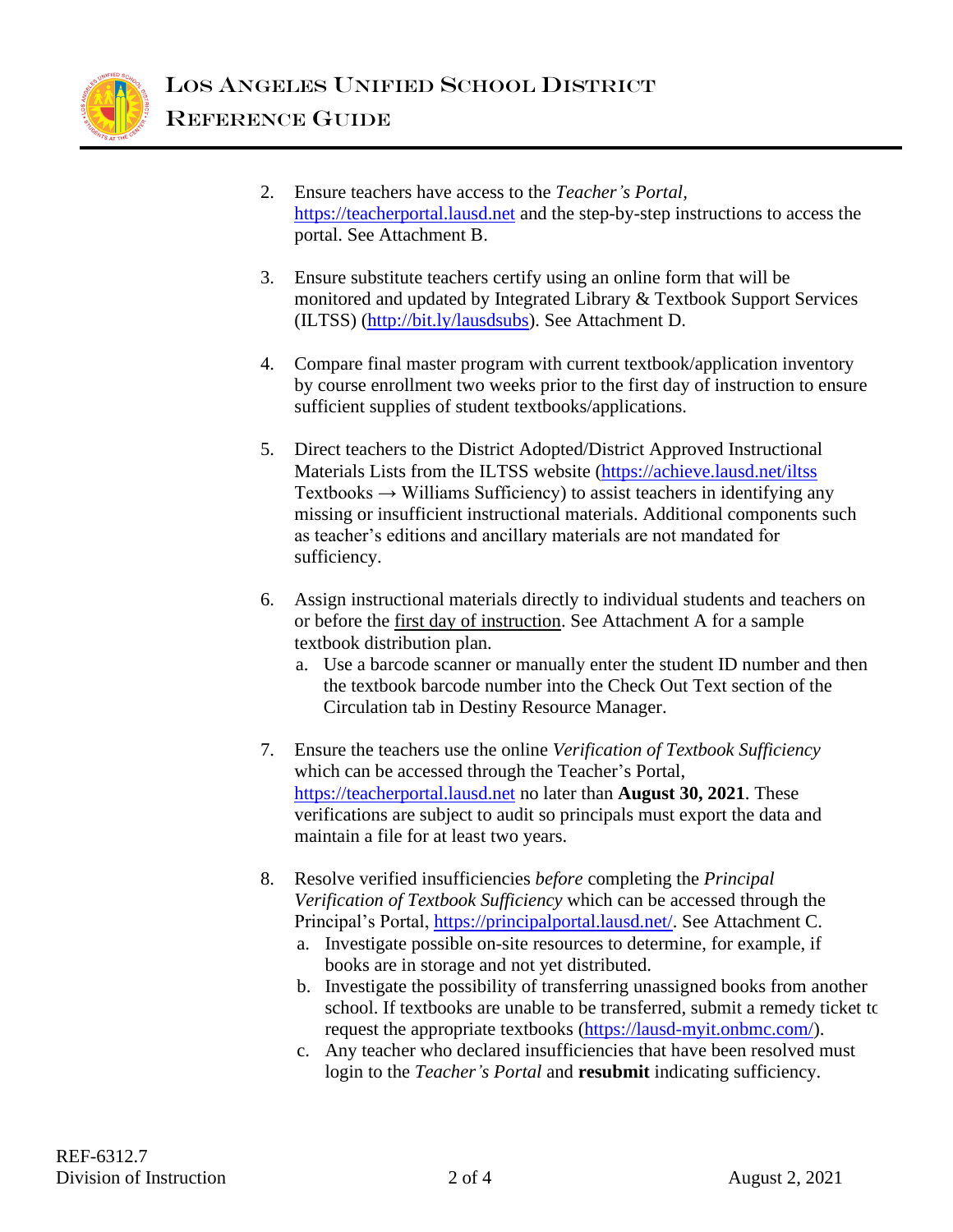

- 9. Submit *Principal Verification of Textbook Sufficiency* no later than **September 2, 2021**.
- 10. Send an electronic copy of the completed online *Teacher Verification of Textbook Sufficiency* file to your Local District by **September 2, 2021**.
- 11. If there are unresolved insufficiencies, be prepared to explain at the public hearing before the Board of Education, the reasons for the insufficiencies. Principals of schools with insufficient instructional materials must communicate to community stakeholders the reasons why there are insufficiencies, the percentage of students who are without textbooks or materials, and what action is being taken to remedy the insufficiency.
- B. The role of the Teacher is to:
	- 1. Verify that each student has the required instructional materials in the following subject areas:
		- a. ELA/ELD
		- b. Mathematics
		- c. History/Social Science
		- d. Science
	- 2. Notify the principal immediately of any insufficiencies.
	- 3. Complete the online *Teacher Verification of Textbook Sufficiency* accessible through the *Teacher's Portal* by **August 30, 2021**.
- B. The role of the **Local District Superintendent** is to:
	- 1. Ensure all textbook orders are submitted in a timely manner.
	- 2. Review each school's *Teacher Verification of Textbook Sufficiency*  submissions and *Principal Verification of Textbook Sufficiency* submissions for insufficiencies and maintain a file of all the forms for two years.
	- 3. Send the *Local District Superintendent Verification of Textbook Sufficiency*  form (see Attachment E) to ILTSS on or before **September 10, 2021**, via email.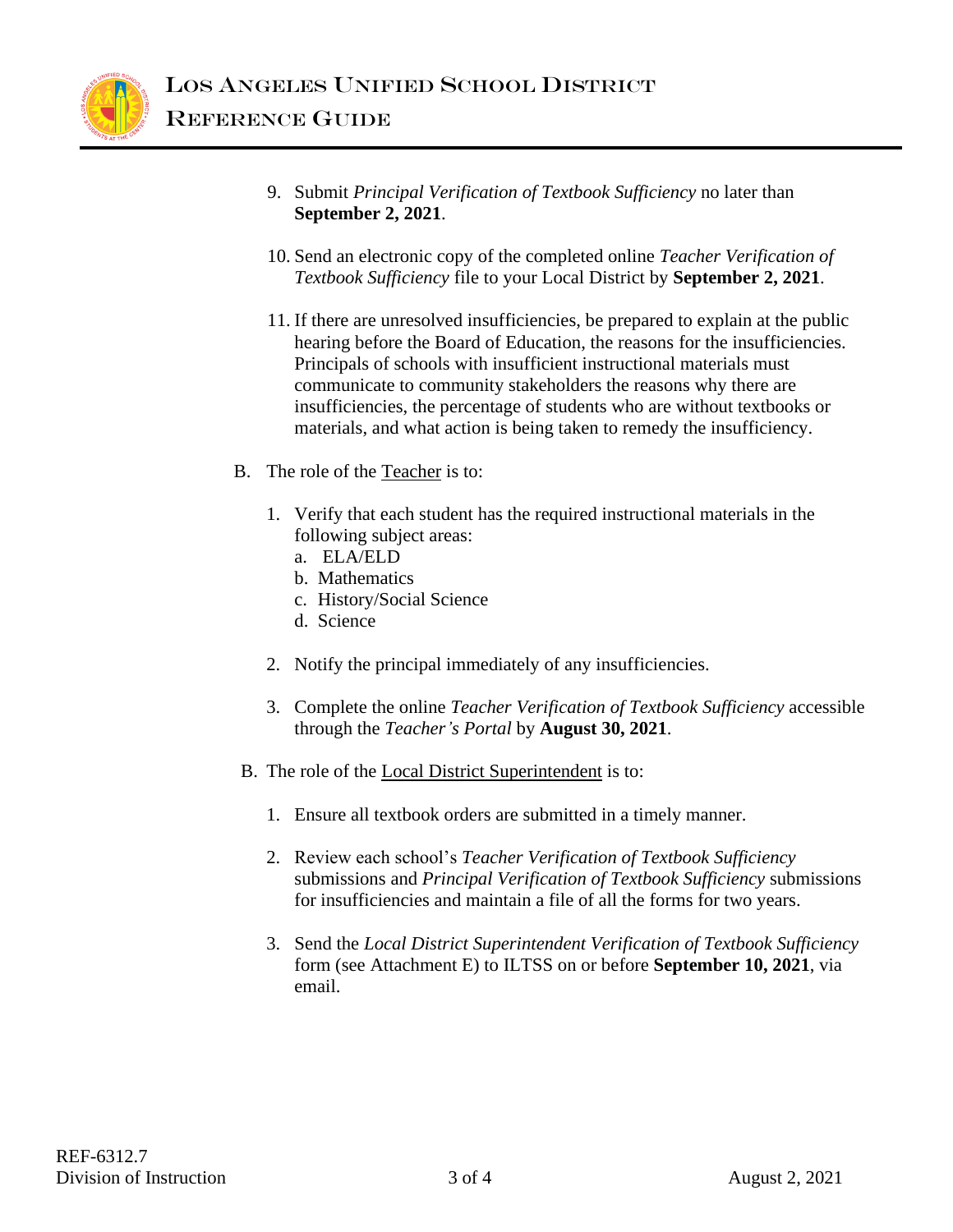

Should any school be certified insufficient at the  $7<sup>th</sup>$  week of instruction, that school will be announced at the public hearing. The verification of insufficiency announcement will include the percentage of students without textbooks or materials and the action being taken to remedy the insufficiencies. The Local District Superintendent and the principal will explain the reason for the insufficiency to the Board of Education.

#### **RELATED RESOURCES:** BUL-6111.2, *Instructional Materials Policies and School Site Procedures,* dated September 10, 2018.

BUL-6210.2, *Textbook Ordering Policies and School Site Procedures*, dated December 20, 2020.

- **ASSISTANCE:** For selection of textbooks or help with the District Adopted/District Approved Instructional Materials list, visit the ILTSS website [\(https://achieve.lausd.net/iltss](https://achieve.lausd.net/iltss) → Textbooks → *Williams Sufficiency*), or email, textbooks@lausd.net.
	- For assistance with the Teacher and/or Principal Williams Sufficiency Portals, please open an Online Service Request, [https://lausd-myit.onbmc.com/.](https://lausd-myit.onbmc.com/)
	- For questions related to science kits, contact the Science Branch at (213) 241-5333.
	- For *Williams*-related information and instructional materials complaint procedures and audit information, call the Office of Educational Equity Compliance Office at (213) 241-7682.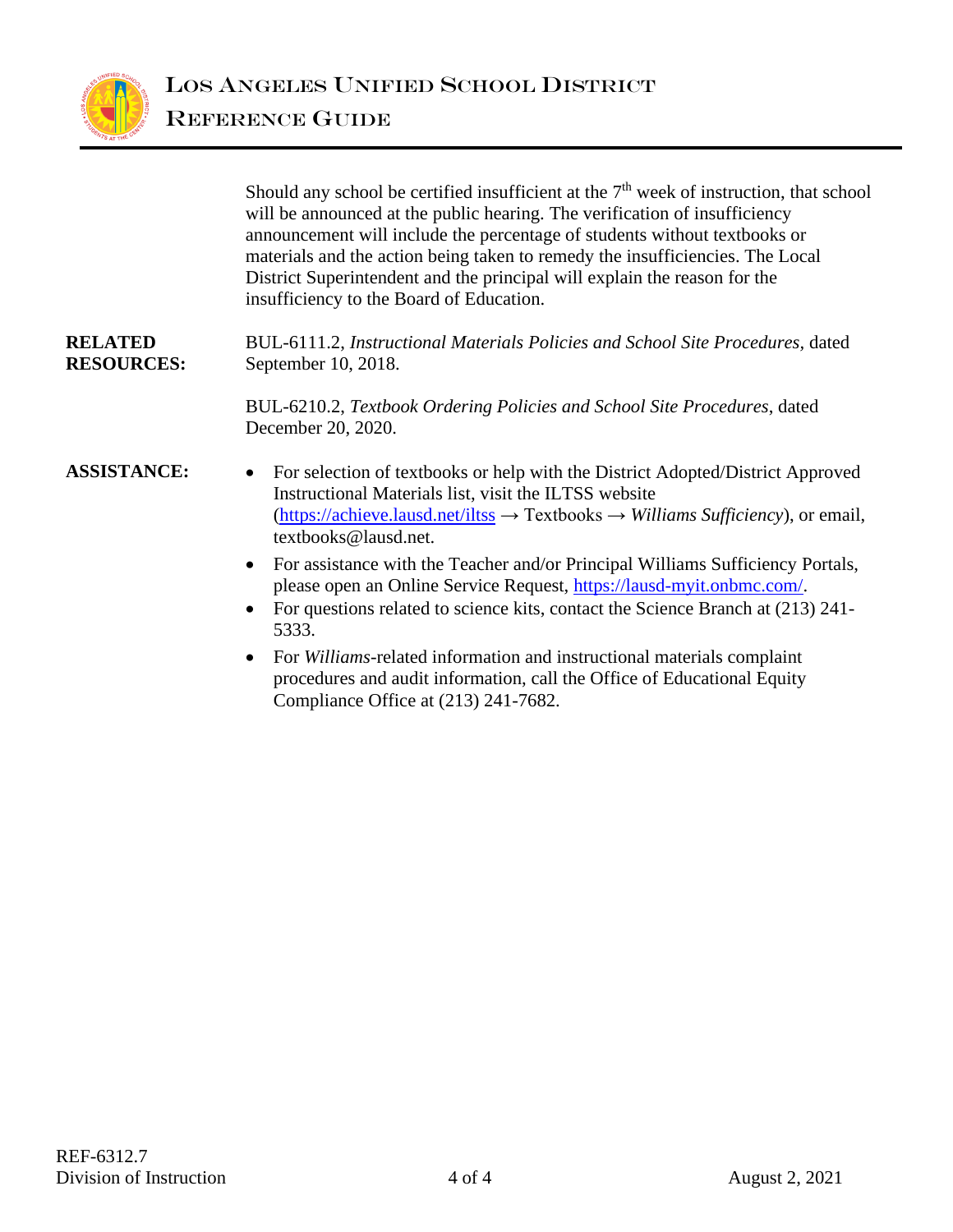

#### ATTACHMENT A

## **SAMPLE TEXTBOOK DISTRIBUTION PLAN**

Typically, textbook distribution begins on the first day of instruction. It can also occur prior to the first day of instruction if the school elects to offer a registration day(s) for their students.

Here are some suggestions for textbook distribution when distributing textbooks beginning before/on the first day of instruction:

- Designate a book check out location on campus.
- Receive all incoming barcodes in Destiny Resource Manager (Step 4 in the [Transferring Textbooks](https://drive.google.com/file/d/15_kG3jvTGgaqGvRQpR7LNqD4ZVCAE-SL/view?usp=sharing) Tutorial).
- Create a schedule for distribution based on grade level, then students' last name. Estimated time for textbook distribution per student is 5-10 minutes.
- Print out the *Williams List of District Adopted and Approved Textbooks* for the appropriate grade levels. The Williams list can be found at<https://achieve.lausd.net/iltss> → Textbooks → *Williams Sufficiency→*  Adopted and Approved Instructional Materials. Highlight the textbook that the school selected and uses per course for quicker identification.
- Print out Patron Barcodes (Patron Reports → Barcode Labels in Destiny Resource Manager) to make distribution easier.
- Ask the students to line up in alphabetical order by their last name to match the Patron Barcode printout.

Students who missed an opportunity to receive one or more textbooks:

• Establish a make up day for distribution based on grade level, then students last name.

Students who are new to the site:

- Students can be directed to the outside location where textbooks are distributed as the final step in the registration process
	- o Student will receive textbooks for all their classes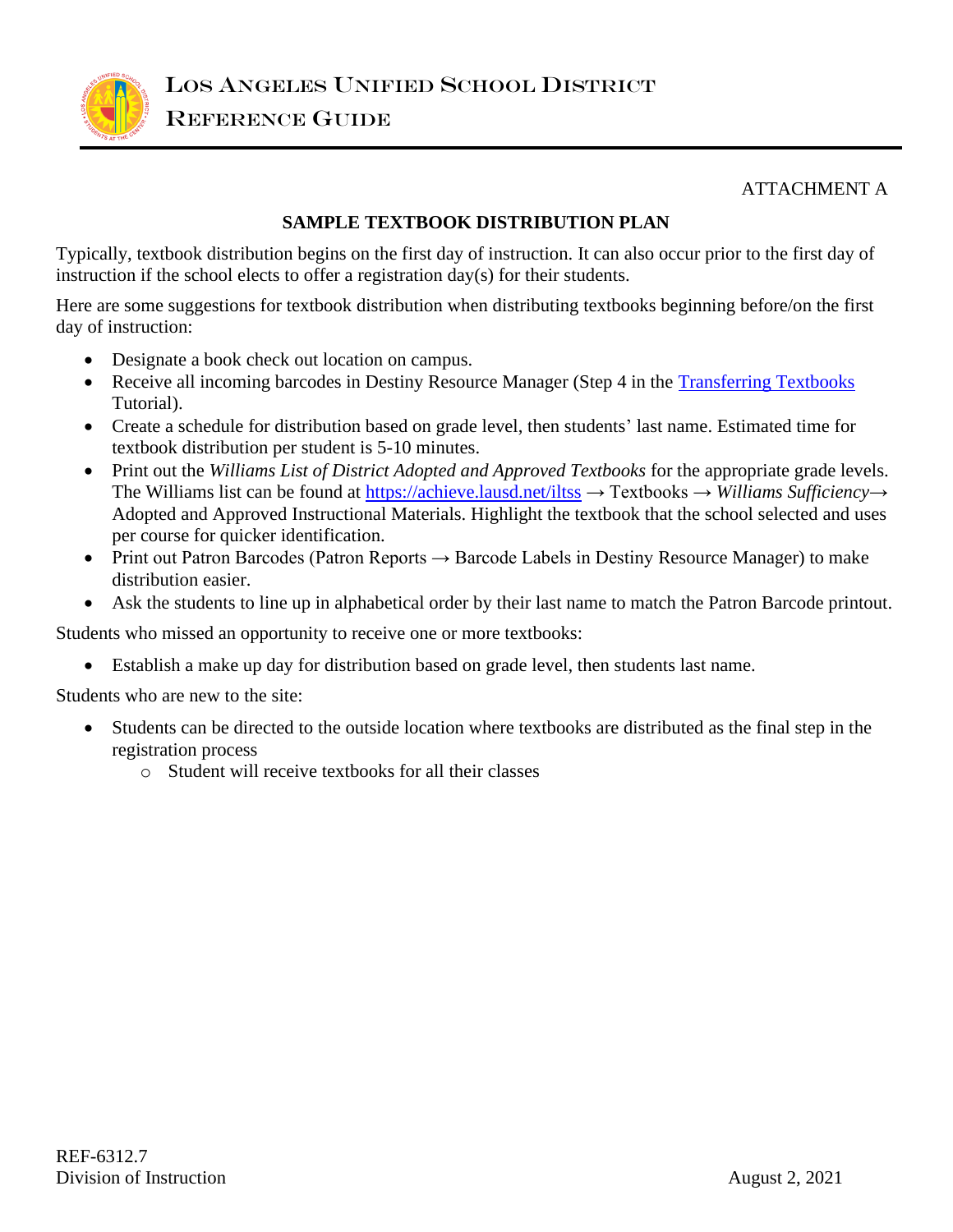

#### ATTACHMENT B

#### Division of Instruction

# PRINCIPALS Verification of Williams Sufficiency – ELEMENTARY/SPAN

Directions for completing and submitting the Teachers Verification of Williams Sufficiency using the *Teacher's Portal*:

#### **Requirements to access the Portal:**

- An LAUSD SSO
- Internet access

#### **Step One:** *Logging into the Teachers Portal*

- 1. Access the *Teachers Portal* by using the following link:<https://teacherportal.lausd.net/>
- 2. Use your LAUSD SSO to login into the *Teacher's Portal*
- 3. Select the "Teacher Verification of Textbook Sufficiency" link
- 4. Check to ensure you are accurately logged in. In the upper-right corner under the portal tools, you should see your username displayed

#### **Step Two:** *Verifying the Information Displayed*

- 1. Verify that the following account information is correct. The fields listed below are not adjustable. If the information displayed is incorrect, please open an Online Service Request, [https://lausd-myit.onbmc.com/.](https://lausd-myit.onbmc.com/)
	- School Calendar: Select the current school year
	- School: Your school assignment for the current year
	- Teachers Name: The employee's name
	- School Type: Information is extracted from the MiSiS data

\*Note: Magnet Centers and Dual Language will certify under the main school's location code.

#### **Step Three:** *Verifying for Williams Sufficiency*

1. Before certifying, **please** pay attention to the following:

- *\*Additional components such as teacher's editions and ancillary material are not mandated for sufficiency.*
- *\*District policy does not allow the use of State textbook funding for the purchase of class sets.*
- 2. To declare **SUFFICIENT**, select: I have sufficient textbook/instructional materials. Upon successful submission you will receive an email confirmation indicating as such.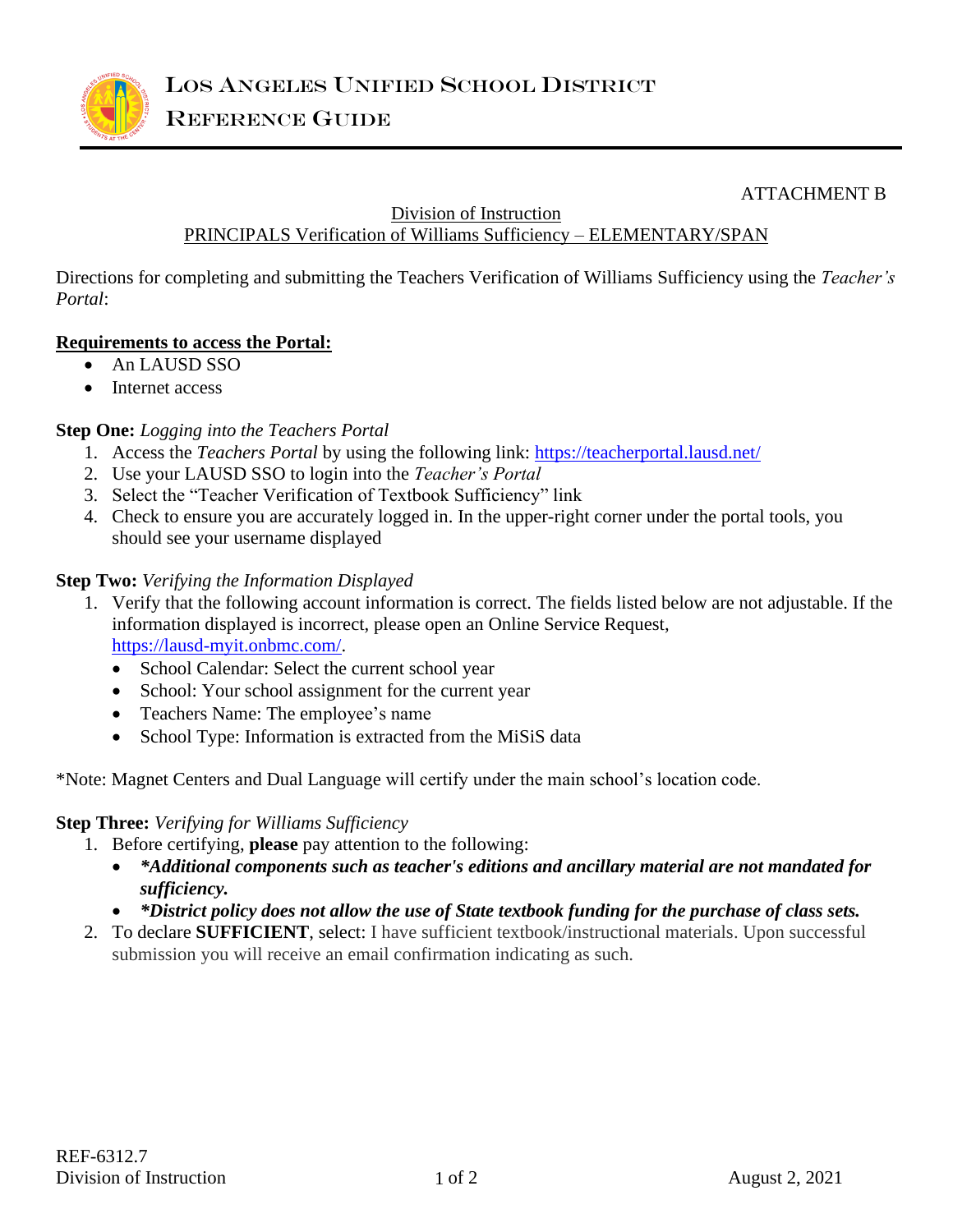

# ATTACHMENT B

- 3. To declare **INSUFFICIENT**, select: I DO NOT have sufficient textbook/instructional materials:
	- If you select **INSUFFICIENT** for any of the curricular areas, you must fill in the following fields:
		- o Period (only for Span Schools, Elementary mark N/A)
		- o Room number
		- o Grade level/Course
		- o Curricular (dropdown menu)
		- o Title information
		- o ISBN
		- o Students Enrolled in Section
		- o Students Enrolled without textbooks (represents copies needed)
- 4. If a course you are teaching is **not** a course in the subject areas of: English (ELA/ELD), mathematics, science, or social science, you may select "Non-core/Not Applicable" as a response.
- 5. Once you have verified your answers, select the blue "Submit" button. Your responses will be recorded and viewable by the school's principal and the Local District.
- 6. If you declare **INSUFFICIENT**, an email will be sent to the principal's inbox to notify him/her of the issue. You will also receive a confirmation email of your submission of insufficiency.
- 7. Once the principal has remedied the insufficiency, you are required to login to the *Teacher's Portal* to recertify and declare **SUFFICIENT**.
- 8. Be sure to logout of the *Teachers Portal* by clicking on the logout icon ( $\bullet$ ).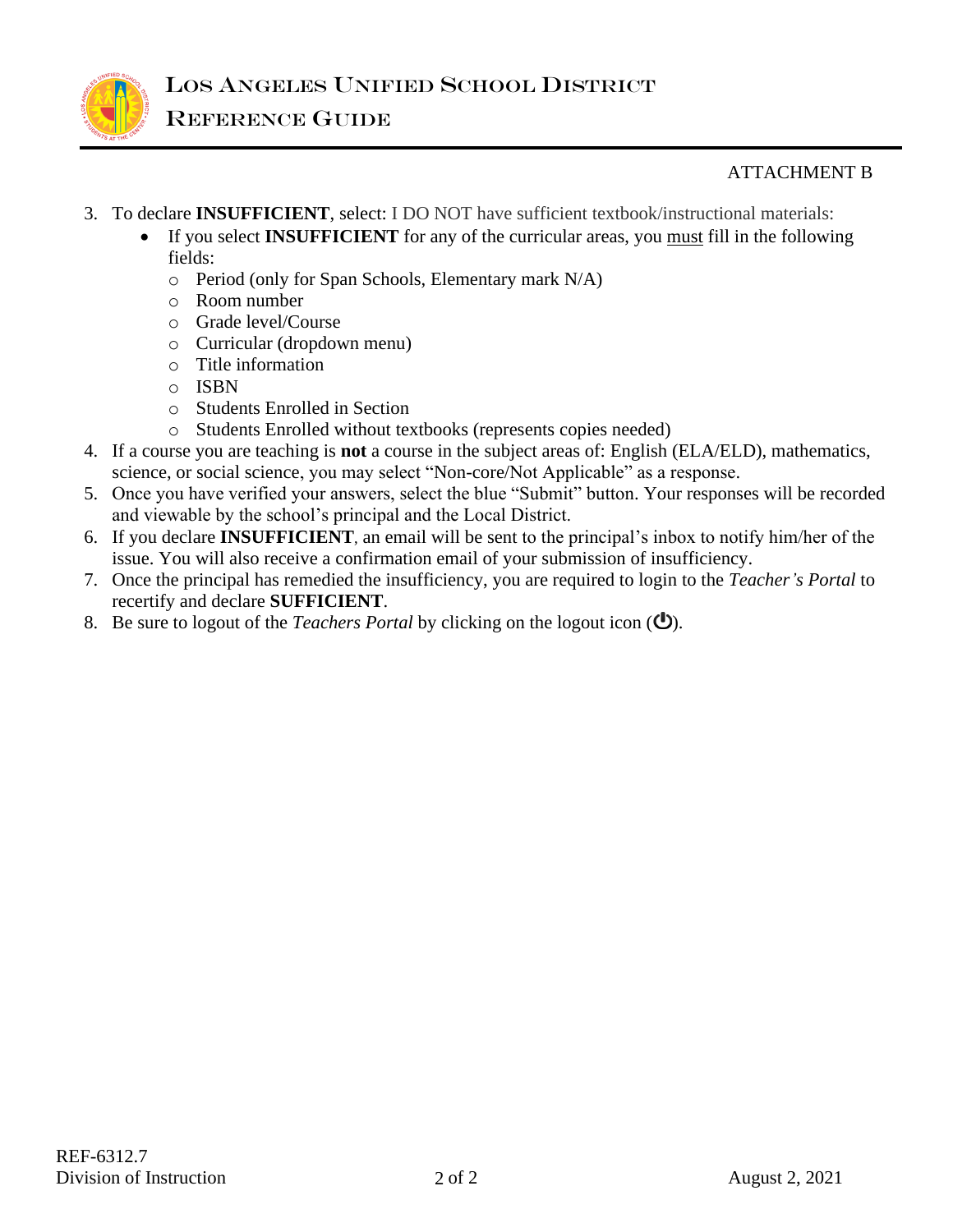

#### ATTACHMENT C

#### Division of Instruction

# PRINCIPALS Verification of Williams Sufficiency – ELEMENTARY/SPAN

*Purpose:* To provide instructions on how to access the online *Principal's Portal* to run the necessary reports needed to declare *Williams* Sufficiency.

#### **Requirements to access the Portal:**

- An LAUSD SSO
- Internet access

#### **Step One:** *Logging into the Principal's Portal*

- 1. Access the portal by using the following link:<http://principalportal.lausd.net/>
- 2. Locate and click on the Williams Sufficiency link
- 3. Login to the *Principal's Portal* using your LAUSD SSO

#### **Step Two:** *Navigating the Home Page (Williams Verification Menu)*

- 1. Ensure you are verifying for the 2021-2022 school year. If the information displayed is incorrect, please open an Online Service Request for Principal and Teacher's Portal for Textbooks [\(https://lausd](https://lausd-myit.onbmc.com/)[myit.onbmc.com/\)](https://lausd-myit.onbmc.com/).
- 2. Verify the following on the page:
	- Cost Center
	- School Year
	- Status/Certifier/Verification date (initially these fields will be blank, but once you certify either sufficient or insufficient, it will record your information)
- 3. Ensure that the buttons on the page are visible (and clickable);
	- Williams Verification button  $=$  this button will take you to the verification menu
	- Action button  $=$  this button will show the specific details for your school e.g., school name, location code, etc. Also, this is where you will verify either sufficient or insufficient
	- Report menu button  $=$  this button will show the teacher roster and will record each teacher's response

#### **Step Three:** *Navigating the Portal*

- 1. Confirm on the Williams Verification Menu (homepage) that the correct school year and cost center are displayed
- 2. Note that there are clickable links listed under the "Resources and Contact" box. These links will direct you to portal aids and ILTSS support
- 3. Click either the Williams Verification link (the blue hyperlink on the page) or the Action button (in orange)
- 4. Locate the "Status" box
- 5. Look under "count". Below this item, you are provided "at-a-glance" clickable links regarding the teachers' verification: *not recorded, sufficient or insufficient*. By clicking the links (represented by numbers), you will be navigated to the teachers' verification.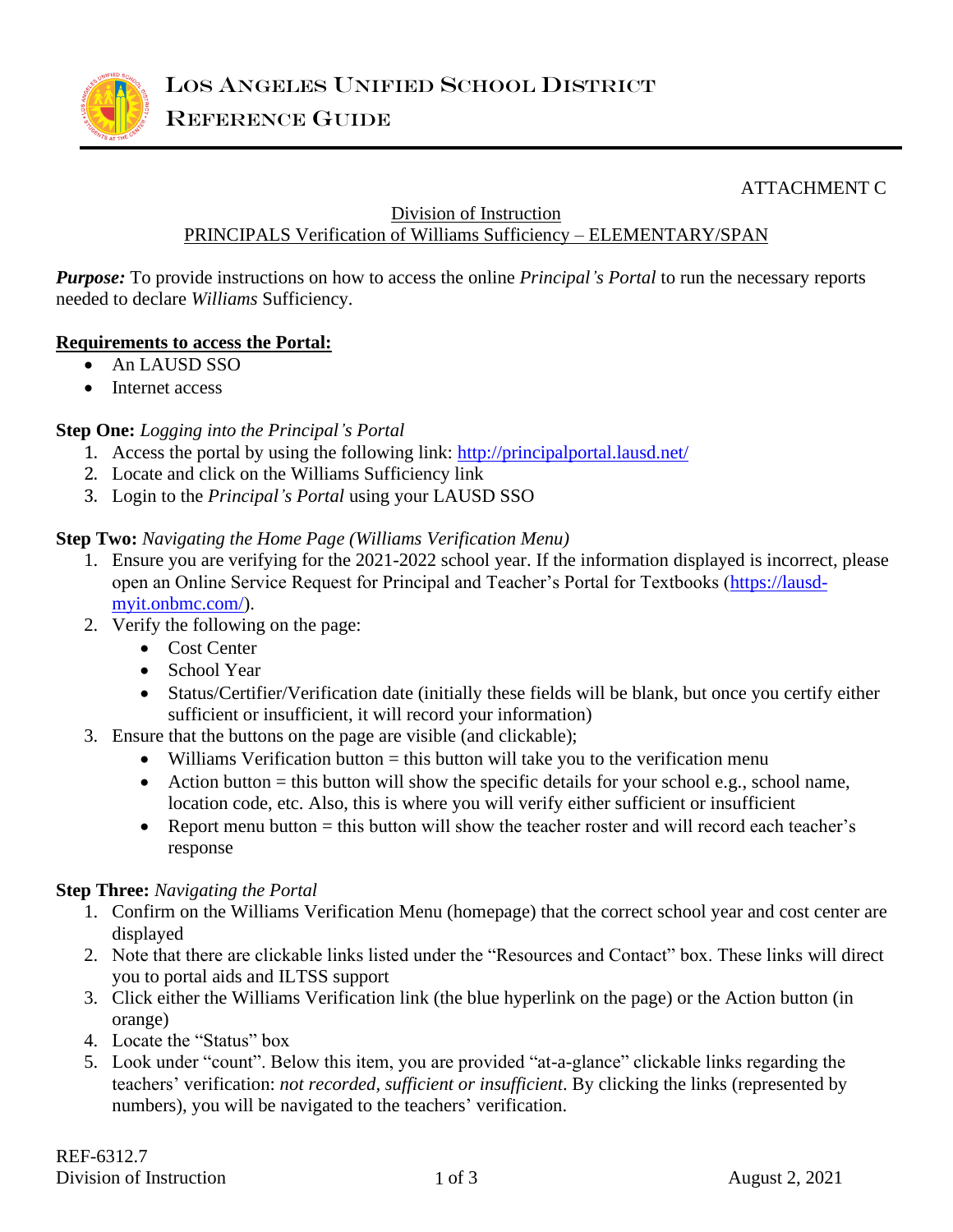

# ATTACHMENT C

- 6. Locate the "Principal's verification of Textbook Sufficiency" box. This is where you will select one of the following
	- a. Yes = sufficient for the course
	- b. Not Applicable = course/subject not offered
	- c.  $No = insufficient$
- 7. If teachers declare an insufficiency, their information will populate in the box under "Insufficient Records"
	- a. By clicking the "Details" link, you will be taken to the teacher's report. The count will include "at-a-glance" information to the following:
		- Not Recorded: teachers who have yet to declare sufficient or insufficient
		- Sufficient: teachers who have logged into the portal and declared sufficiency
		- Insufficient: teachers who have logged into the portal and declared an insufficiency
		- *Note:* The numbers are clickable links. You may click on the link in order to navigate to the report menu.
	- b. On the Report menu, teachers that are highlighted in:
		- Red  $=$  declared insufficient
		- Yellow  $=$  not recorded
		- $No = sufficient$
- 8. To view the details of the teacher's submission, select the "VIEW" link
- 9. From the details page, you are able to view the following:
	- Teacher/school information
	- Declaration of sufficiency/insufficiency
	- Materials needed in order to declare sufficiency
	- Action dropdown menu
	- Reason dropdown menu
	- Other (Use to document any notes regarding the issue)
- 10. After you have documented the actions/reasons/other, select either:
	- Submit button = use to save the information entered
	- Main button  $=$  use to return to the homepage
	- Report button  $=$  use to return to the report page

#### **Step Four:** *Declaring Sufficient or Insufficient*

- 1. Click on the Action button
- 2. Locate the "Principal's Verification of Textbook Sufficiency" box
- 3. Certify for each of the following areas:
	- English (ELA/ELD)
	- Mathematics
	- Science
	- History/Social Science
	- Health (elementary principals select "Not Applicable")
	- Foreign Language (elementary principals select "Not Applicable")
	- Laboratory Equipment (elementary principals select "Not Applicable")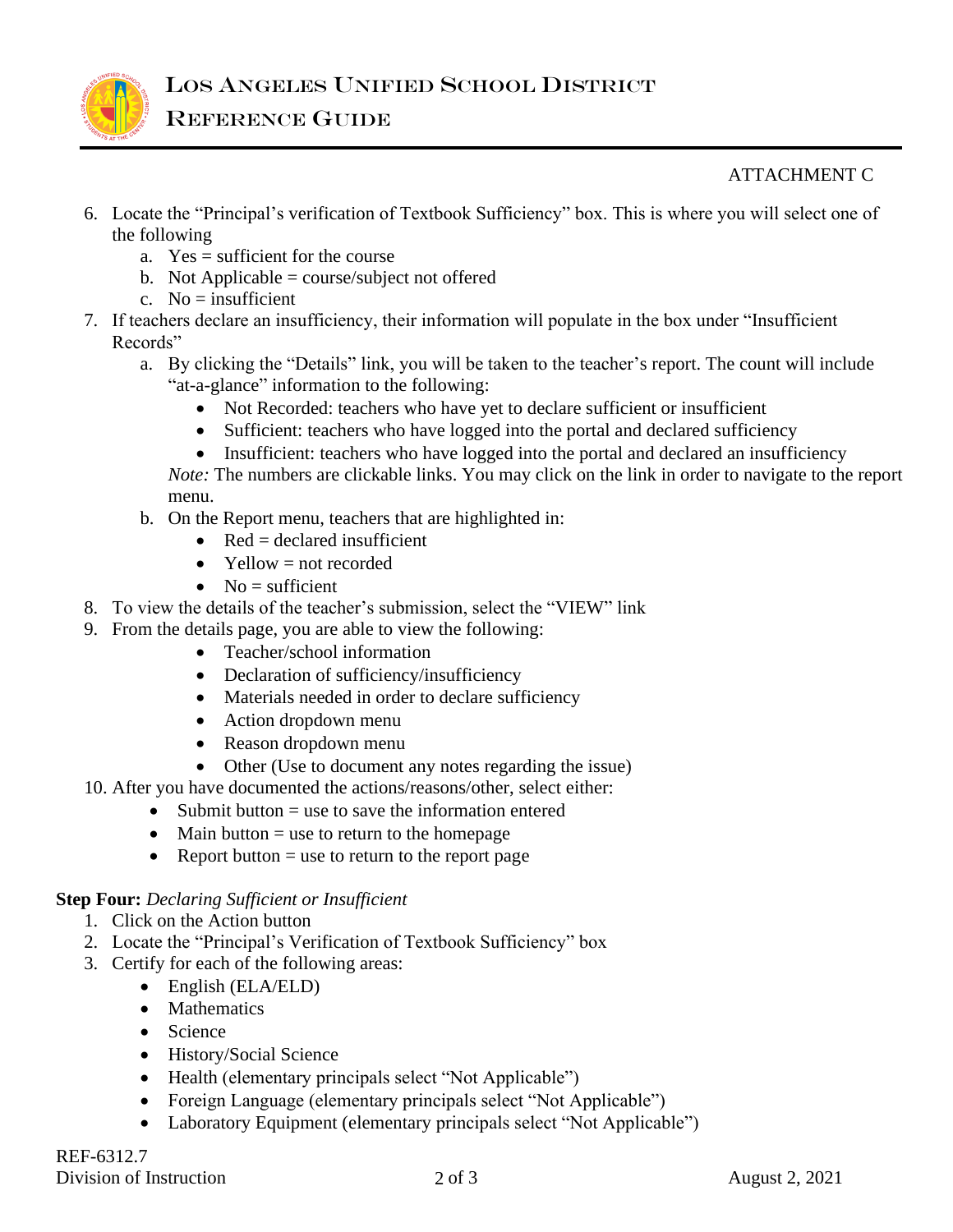

## ATTACHMENT C

- 4. Once you have filled in the appropriate response, locate the blue "Submit" button to record your declaration.
- 5. Sufficient or Insufficient
	- a. If you have selected "yes" as a response to all the core subject areas, your response will be recorded as **SUFFICIENT** and will be shared with the Local District.
	- b. If you have selected "no" as a response to any or all of the core areas, your response will be recorded as **INSUFFICIENT**. Your Community of Schools Administrator will be sent an email notifying him/her of the issue.
	- c. Principals should:
		- Work with teachers to resolve insufficiencies. Use *Destiny Textbook Manager* to locate unassigned materials at other sites
		- Remind teachers to revisit the *Teacher's Portal* to recertify after the insufficiency has been resolved
		- Recertify for the school after the insufficiency has been resolved

## **Step Five:** *Using the Report Menu*

- 1. Click on the "Report Menu" button (in green)
- 2. To export the teacher sufficiency roster, locate the "Export Status Report" button (in blue)
- 3. The report will export into an Excel file
- 4. Once each teacher has declared sufficient, save the file to your computer

#### **Step Six:** *Using the extra Principal's Portal tools*

- 1. To logout, use the logout icon  $\circ$  located in the upper-right corner above your username o Note: The *Principal's Portal* will automatically logout if idle for five minutes.
- 2. Use the house icon (**a**) to navigate back to the *Principal's Portal* homepage
- 3. Use the wrench icon  $(\ell)$  to go to the "Admin Tools" which provide you with the "User List" Manager" options
- 4. Use the question mark icon  $\left( \bullet \right)$  to navigate to a help aid for the administrator verification system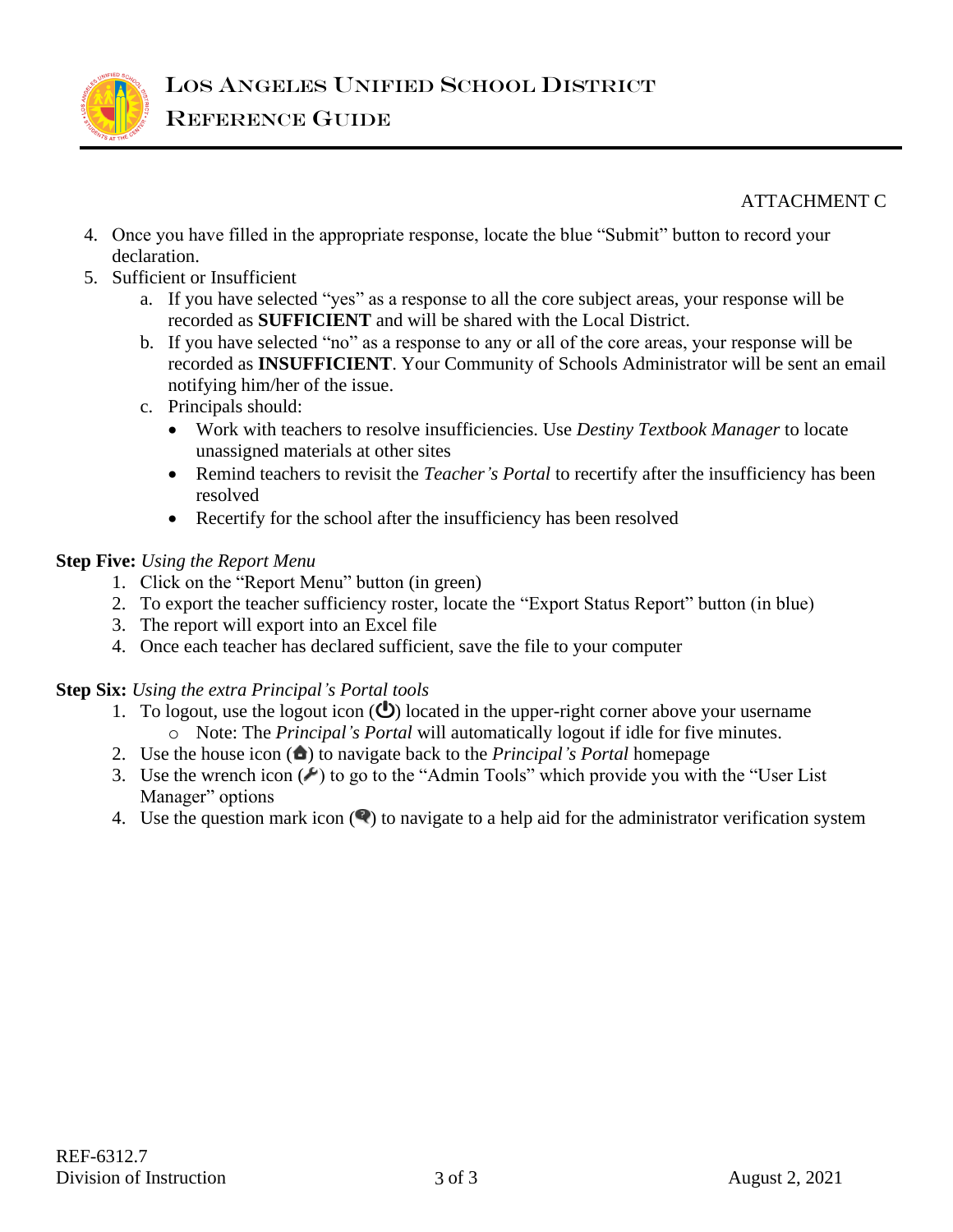

#### ATTACHMENT D

Division of Instruction

# TEACHERS Verification of Williams Sufficiency – SUBSTITUTE TEACHERS

Directions for completing and submitting the Teachers Verification of Williams Sufficiency using the L.A. Unified Google Drive.

*Purpose:* To provide instructions for substitute teachers to declare Williams Sufficiency using the LAUSD Google Drive.

#### **Requirements to access the Portal:**

- An LAUSD SSO
- Internet Access

#### **Step One:** *Logging into L.A. Unified Google Drive*

- 1. Access the substitute online Williams Verification by using the following URL:<http://bit.ly/lausdsubs>
- 2. Login using your L.A. Unified Google account (this is your LAUSD single-sign on) Note: Please be sure that you are not logged into Google with an account other than your L.A. Unified account.
- 3. Enter your L.A. Unified username and password (please include the @lausd.net)

#### **Step Two:** *Verifying for Williams Sufficiency*

Note: Please be sure to fill in all fields, otherwise you will be unable to progress to the next screen.

- 1. Type in the following information:
	- Substitute's name: Use the Last name, First name format
	- Employee ID number: Use the 8-digit format, e.g., 00123456
	- L.A. Unified email address: Please include the *@lausd.net*
	- School name: please provide the name of the school for which you are providing coverage.
	- Name of teacher for whom you are subbing: This information is necessary because the ILTSS team will use it to login and certify on the teacher's behalf
	- School location code: Provide the 4-digit location code of the school
- 2. Verifying Sufficient or Insufficient
	- Yes = Each student has a textbook assigned to him/her
	- No  $=$  There are not enough textbooks and there are students in the course/section without instructional materials.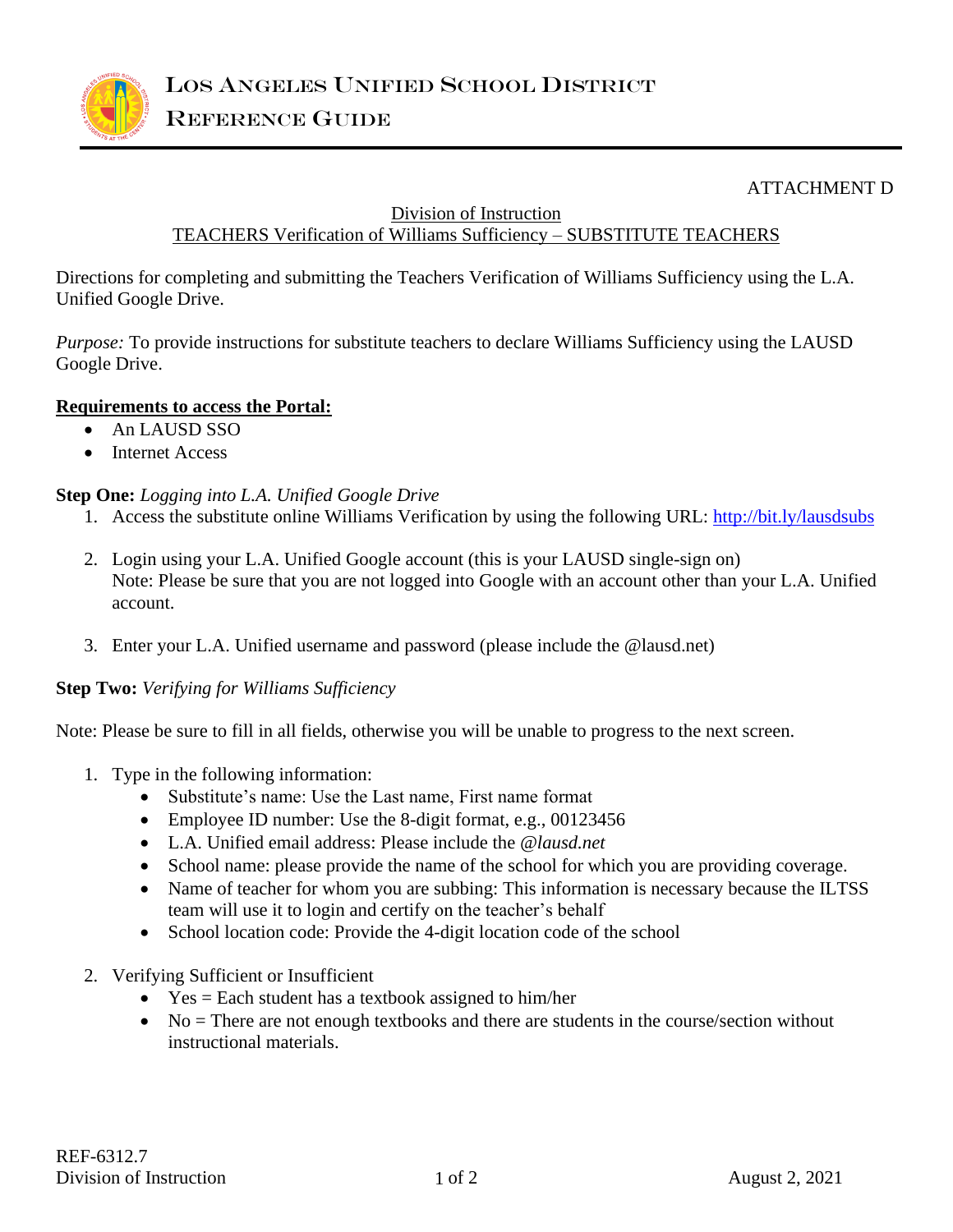

#### ATTACHMENT D

- 3. Submitting verification
	- If you have selected "yes," you will be navigated to the blue SUBMIT button. Once you click "submit," your data will be shared with the site principal and recorded as SUFFICIENT
	- If you have selected "no," you will be prompted to complete the next section: "I do not have sufficient textbooks/components in all my courses/sections."

## 4. Verifying Insufficient

- a. Please enter the following information:
	- *Period* = Need information to help remedy the insufficiency
	- *Room number* = Aids in delivering the requested materials
	- *Grade level/Course* = Aids in acquiring the correct books, e.g.,  $5^{\text{th}}$ /ELA
	- *Curricular area* = Use the dropdown menu to select the core subject area, e.g., elementary schools should select "Elementary"
	- *Title information* = Provide the requested book title
	- *ISBN number* = Provide the ISBN of the book. This will ensure the correct book is provided
	- *Number of students enrolled in section* = Provide the number of students included on the roster
	- *Number of students enrolled without textbooks* = Provide the number of students that need instructional materials
- b. If you have finished reporting the sections for which you are insufficient, select "yes." This will take you to the blue SUBMIT button. Once you click "submit," your data will be shared with the site principal and recorded as INSUFFICIENT.
- c. If you still need to report other sections for which you are insufficient, select "no." This will generate a new screen for which you will be required to enter the information necessary to report the insufficiency. Please repeat the steps outlined in #4. Repeat as many times needed to report each course/section for which instructional materials are needed.
- d. Once you have finished reporting all insufficiencies, select "yes." This will take you to the blue SUBMIT button. Once you click "submit," your data will be shared with the site principal and recorded as INSUFFICIENT.
- 5. After you have verified, please logout of your L.A. Unified Google drive.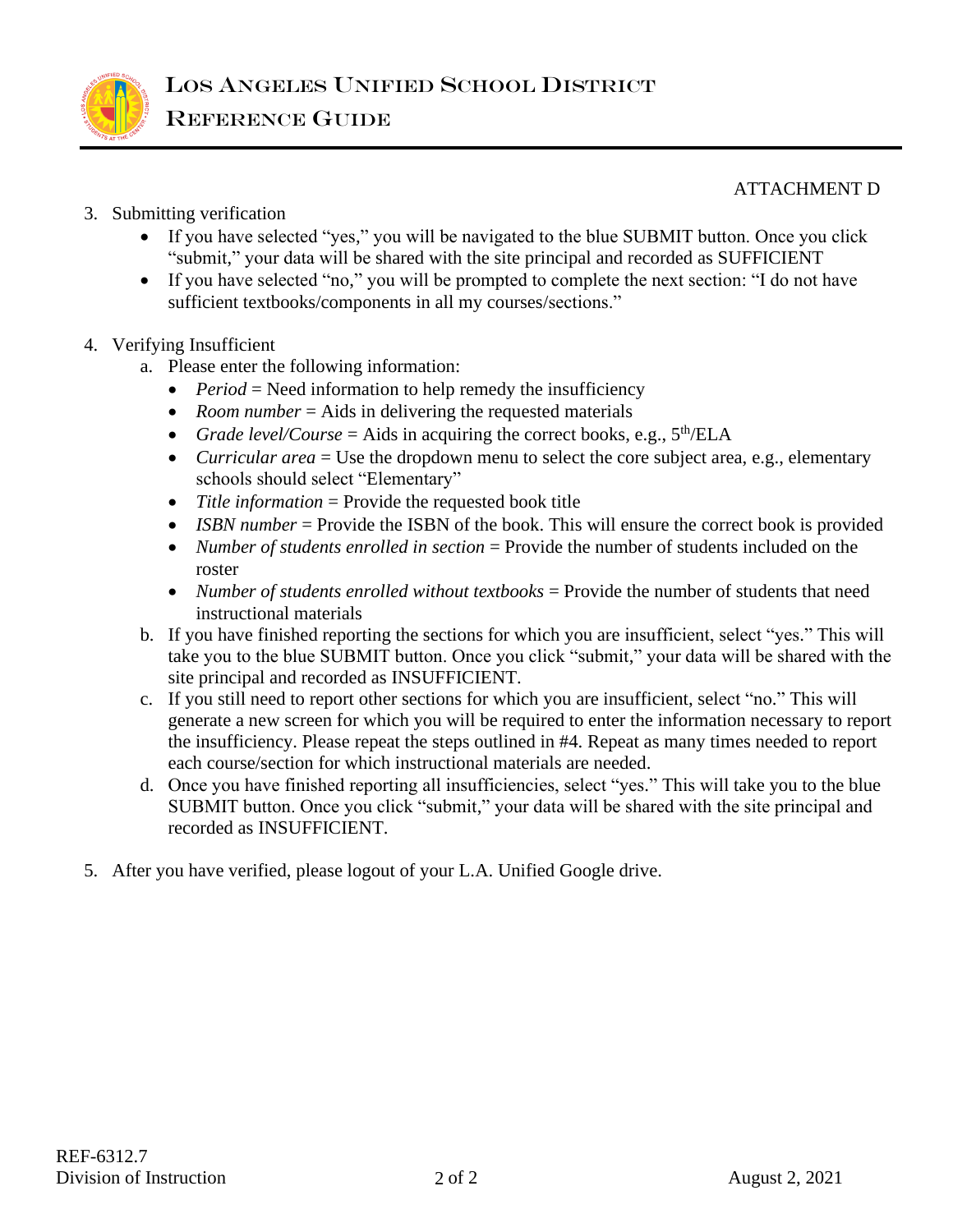

#### ATTACHMENT E

# INTEROFFICE CORRESPONDENCE **L**os **A**ngeles **U**nified **S**chool **D**istrict Division of Instruction

| TO: | Alison Yoshimoto-Towery       |
|-----|-------------------------------|
|     | <b>Chief Academic Officer</b> |
|     | Division of Instruction       |

| <b>FROM:</b> |                 | Superintendent |
|--------------|-----------------|----------------|
|              | Local District: |                |

#### **SUBJECT: LOCAL DISTRICT SUPERINTENDENT VERIFICATION OF TEXTBOOK SUFFICIENCY 2021-2022**

Return this verification to Integrated Library and Textbook Support Services by **September 10, 2021**.

The schools in Local District \_\_\_\_\_\_ **have sufficient textbooks and instructional materials** in the defined subject areas of English Language Arts/English Language Development, history/social science, mathematics and science for Grades K-12, and in the subject area of world language for Grades 6-12 and health for Grades 7 and high school as mandated.

#### **OR**

The schools in Local District \_\_\_\_\_ **DO NOT have sufficient textbooks and instructional materials** or both in the following subject areas of English Language Arts/English Language Development, history/social science, mathematics and science for Grades K-12, and in the subject area of world language for Grades 6-12 and health for Grades 7 and high school as mandated

I further verify that, within Local District \_\_\_\_\_, all principals have been directed to ensure that every student has a textbook and/or access to an electronic textbook for use in class and to take home for the defined subject areas of English Language Arts/English Language Development, history/social science, mathematics and science for Grades K-12, and in the subject area of world language for Grades 6-12 and health for Grades 7 & high school and that the LOCAL DISTRICT maintains a file, for public review, containing **VERIFICATION OF** 

**TEXTBOOK/INSTRUCTIONAL MATERIALS SUFFICIENCY** from all principals and teachers from each school within the scope of my responsibility.

Date:

**Local District Superintendent's Signature**

**Return to ILTSS by** email to [esther.sinofsky@lausd.net](mailto:esther.sinofsky@lausd.net) no later than **September 10, 2021**.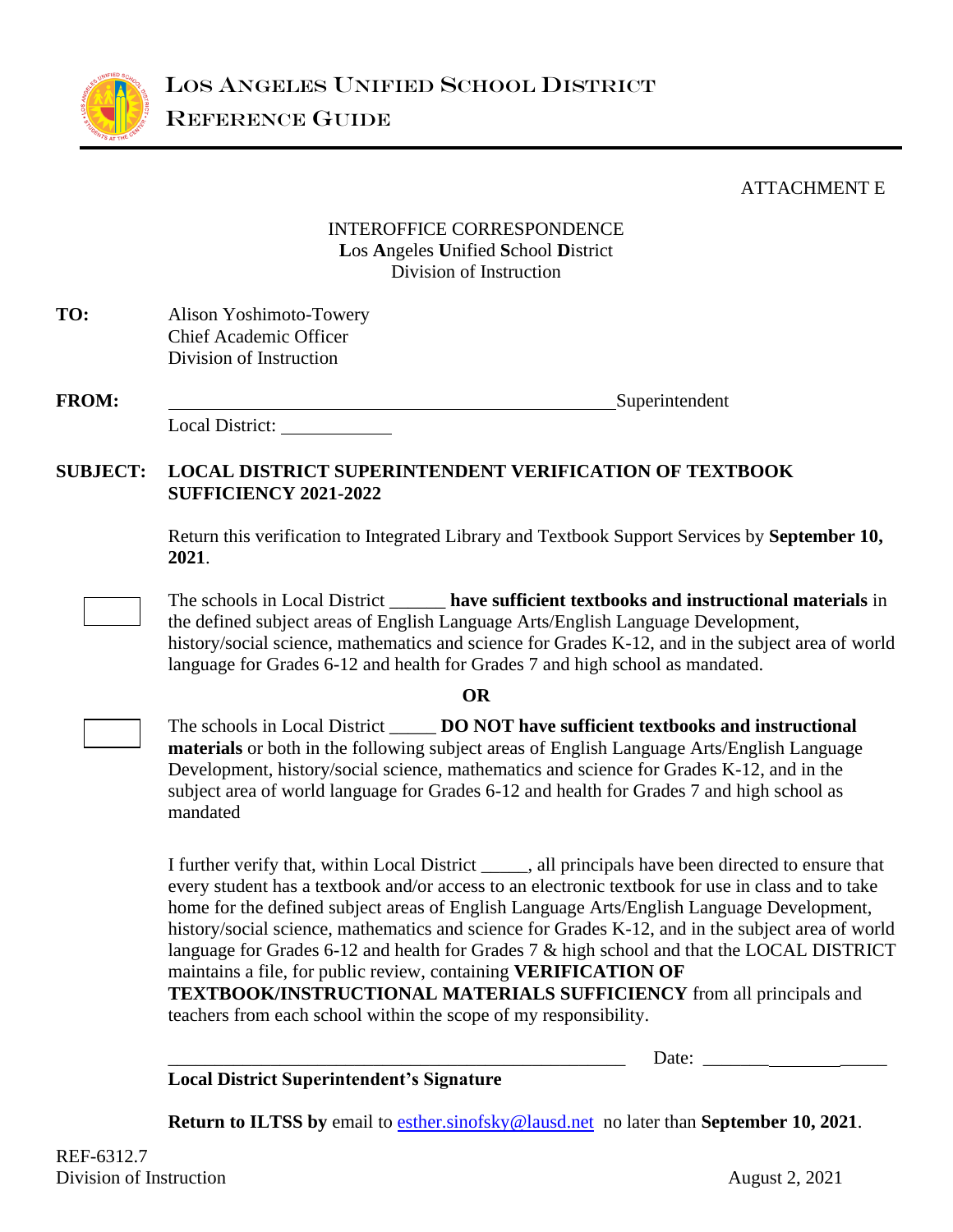

# ATTACHMENT F

| 2021-2022 Instructional Calendar |                      |                                                         |  |  |
|----------------------------------|----------------------|---------------------------------------------------------|--|--|
| Monday                           | August 16, 2021      | First Day – Distribute Books                            |  |  |
| Monday                           | August 30, 2021      | <b>Teacher Verifications Due to Principal</b>           |  |  |
| Thursday                         | September 2, 2021    | Principal Verification Due to Local District            |  |  |
| Friday                           | September 10, $2021$ | Local District Superintendent Verification Due to ILTSS |  |  |